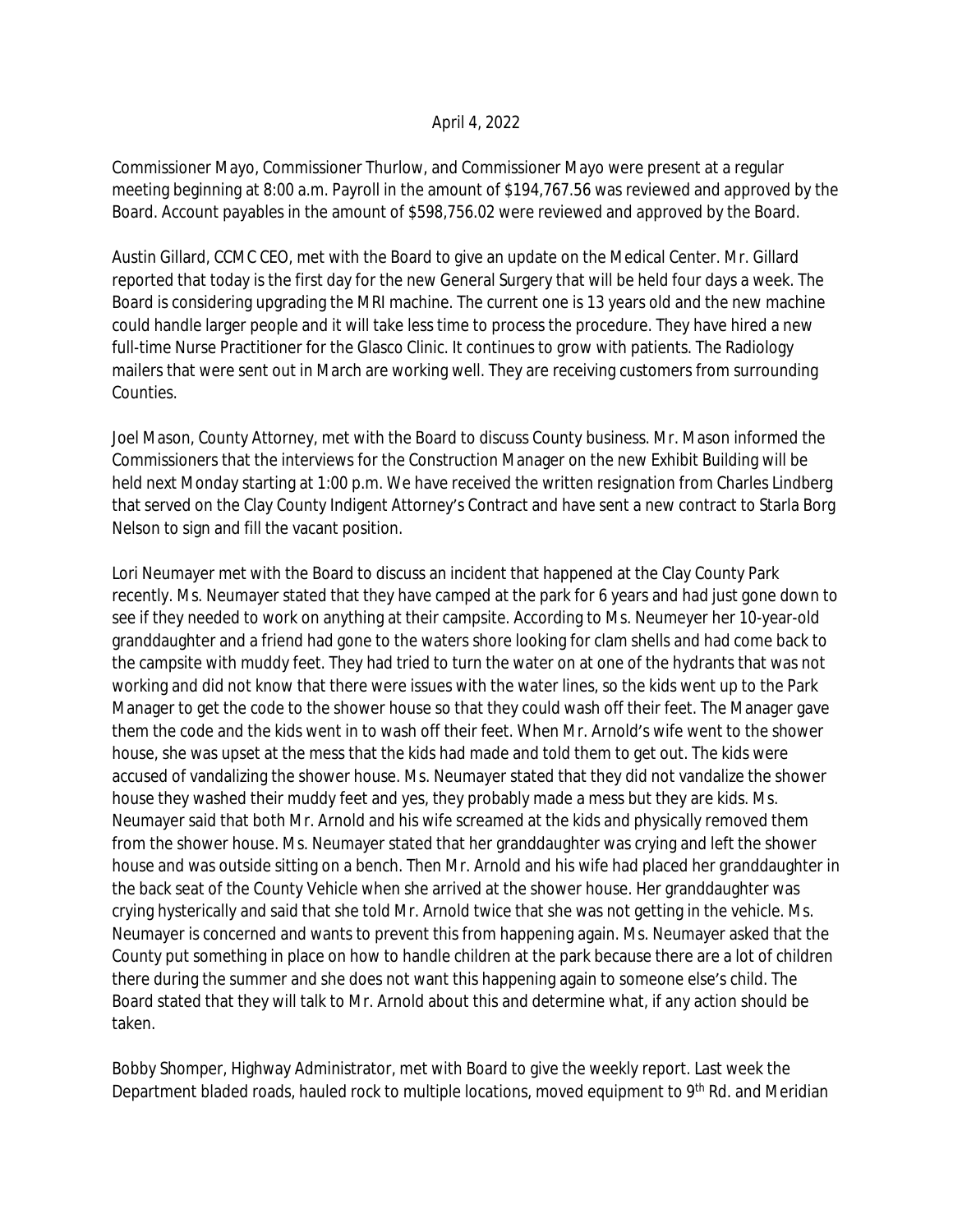Rd. to remove trees and mowed ditches to get the area ready for a new fence. Commissioner Thurlow made the motion to purchase 4 Chromebooks from Best Buy at a total cost of \$297. These will be used for the Timeclock program. Commissioner Carlson seconded and the motion passed unanimously. Two quotes were received on the replacement bridge located at 8th Rd. and Osage Rd. as follows:

Reece Construction - \$128, 095.25 – Concrete Double Barrel Box

Husker Steel - \$136,738.00 – 26'6" x 20' Bridge

Husker Steel stated that they would be able to do this bridge project also while they were in the County replacing another bridge. Commissioner Carlson made the motion to go with Husker Steel for the bridge replacement in the amount of \$136,738.00 to be paid for out of the Bridge Improvement Sales Tax Fund. Commissioner Thurlow seconded and the motion passed unanimously. The Board granted permission for Mr. Shomper to get quotes on repairs that are needed at the County Shop and to return with them to the Board for a decision. Commissioner Mayo stated that he had a landowner in Highland Township contact him about needing rock hauled on a road that is currently a low maintenance road. There is now an individual living on this road. The landowner provided a 2018 Plat Map and it shows this road as a rock road. Mr. Shomper stated that it has not been a rock road since the County took over the Townships. They have hauled one load of rock to the intersection in all of those years. Mr. Shomper visited with one of the last Township Officers and he stated that they had made it a chore road with no rock and low maintenance when it was a Township. Mr. Shomper contacted the Post Office and they informed him that all roads are considered mail routes. If the road is not passable, they will hold the mail until it is. Mr. Shomper stated that this road has no base to it. The cost to make it a rock road with a base would be \$10,080 for approximately ¾ of a mile. The base would cost \$5,280 and the rock would cost \$4,800. Commissioner Mayo stated that he felt we should at least haul rock to this location. Mr. Shomper stated that if we hauled rock without fixing the base of the road the rock would just disappear the next time that it rained. It is the County Policy that if someone puts a residence on a dirt road they must pay for the base and the rock to make it a rock road and then the County will maintain it from there. There have been several taxpayers pay for their roads to be made to rock road standards. Commissioner Carlson made the motion to stand firm on the County Policy. If it is a dirt road the landowner must pay for the cost to bring it up to the rock road standard. Commissioner Thurlow seconded and the motion passed by majority vote.

Rocky Cramer, EMS Director, met with the Board to give the weekly report. Mr. Cramer stated that the Department is still busy with emergency runs. As of today, they are at 326 runs compared to 239 a year ago at the same time. The AEMT Class has been approved by the Kansas Board of EMS and will begin May 2, 2022 and go thru October 15, 2022. There are currently 8 signed up to take the class. Mr. Cramer reported that the cost of the book has increased in price. The books for this class have been ordered at a cost of \$1,949.70. Clay County will apply for 7 EIG Grants through the State to help cover the cost of the class. Medic 8 will be going into the shop for repairs on the exhaust at an estimated cost of \$1,367.07. Mr. Cramer stated that he had visited with Holte Electric about the smaller furnace on the roof that is not working. Mr. Holte stated that he recommends with it being as old as it is that it should be replaced.

Pam Kemp, Emergency Manager, met with the Board to give the weekly report. Ms. Kemp stated that there will be two Kansas Interoperable Communications Training classes held here in Clay Center on April 20, 2022 for KSICS System Overview and Training. Ms. Kemp reported on several meetings that she has attended. Ms. Kemp presented a Promulgation to the Board for signatures. This is required of the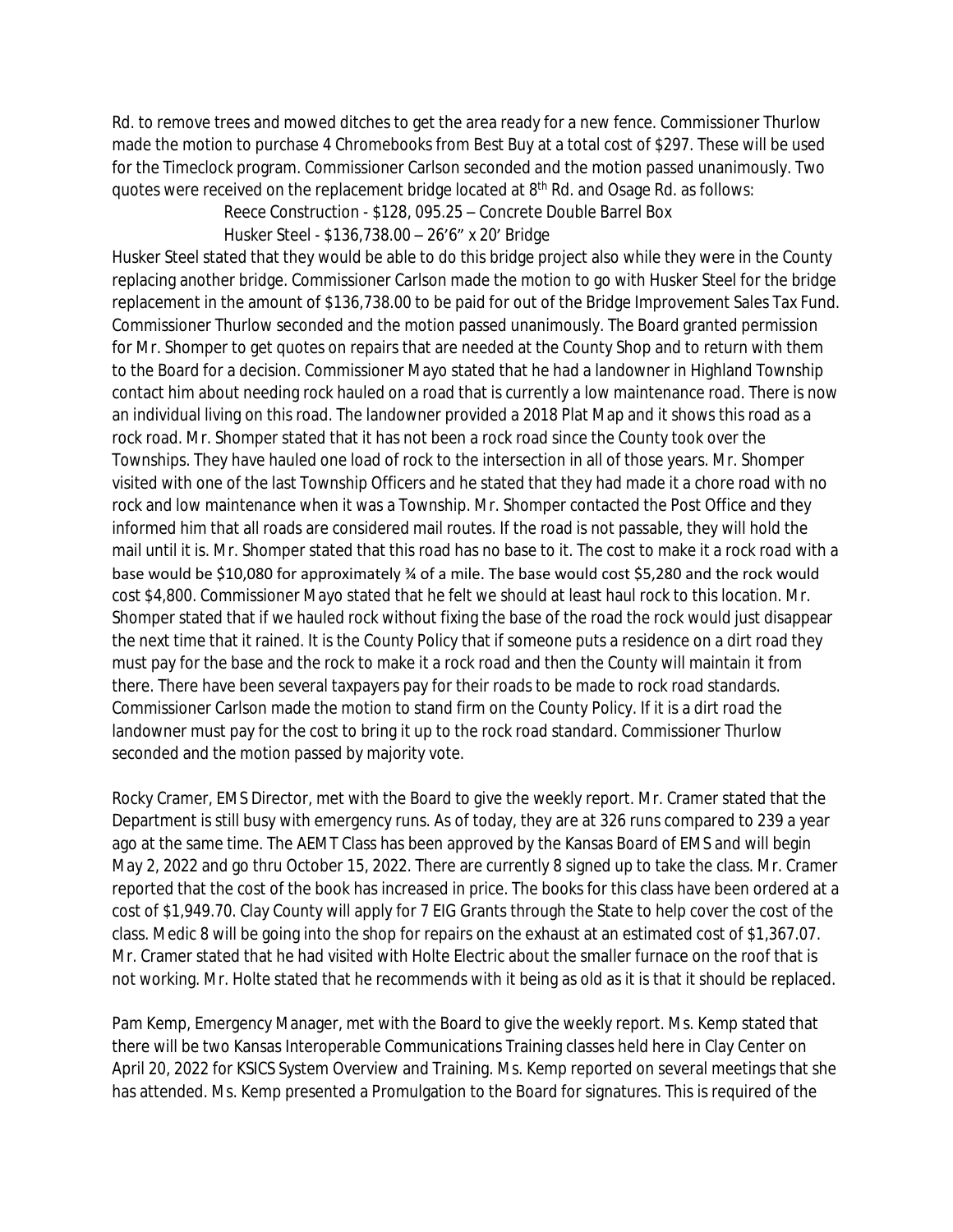Kansas Counties in the development and promulgation of a County Emergency Operations Plan with the intention of saving lives and protecting property in the event of a major emergency or disaster. Commissioner Thurlow made the motion to adopt and sign the Promulgation for Clay County. Commissioner Carlson seconded and the motion passed unanimously.

Alan Benninga, Sheriff, met with the Board to give the weekly report.

Kayla Wang, County Clerk, presented a quote from Bear Graphics for the purchase of a new Commissioner Journal for minutes at the cost of \$215 plus paper at a cost of \$116 and shipping for \$22. A total cost of \$353 to be paid for out of the Commissioner Fund. The Board granted permission for this purchase.

Shannon Stark, Assistant Director of Grow Clay County, met with the Board to review the amended contract for Travel and Tourism. Ms. Stark presented them with a contract to sign. The contract is that Grow Clay County continues the efforts of Clay County Travel and Tourism and properly uses the Clay County bed tax to promote all of Clay County. Ms. Stark will maintain the website, social media pages as needed and update listings on the Kansas Travel website. Ms. Stark will organize and design ads, provide welcome bags as needed, and attend the training that is required. Commissioner Carlson made the motion to pay \$8,000 out of the Travel & Tourism Fund for Grow Clay County to provide the services listed in the contract and manage Travel & Tourism activities within Cay County. Commissioner Thurlow seconded and the motion passed unanimously.

Rhonda Carroll, Landfill Director, met with the Board to present quotes for two replacement computers. After reviewing the quotes and determining that they are not the same items on both quotes, the Board decided to table their decision until more information is provided. Ms. Carroll presented the following bids for the repair of the grill on the 2008 Ford Super Duty F-350 as follows:

## Wilder Auto Body – \$462.76

## Perfection Auto Body - \$382.43

After reviewing the two quotes, Commissioner Thurlow made the motion to accept the quote from Perfection Auto Body in the amount of \$382.43. Commissioner Carlson seconded and the motion passed unanimously. Ms. Carroll asked to go into Executive Session. Commissioner Carlson made the motion to go into Executive Session under the Personnel Exception of non-elected personnel for 5 minutes beginning at 11:56 a.m. with Commissioner Mayo, Commissioner Thurlow, Commissioner Carlson, Rhonda Carroll, Landfill Director, and Kayla Wang, County Clerk present. The subject to be discussed is employee's position. Commissioner Thurlow seconded and the motion passed unanimously. The regular meeting reconvened at 10:00 a.m. with no action being taken during the session.

Natalie Muruato, Grow Clay County Director, met with the Board to present the new Agreement between Clay County and Grow Clay County. Also joining the meeting were Brandon Lee, Monte Green, and Scott Leitzel, Grow Clay County Board Members. Ms. Muruato presented the new Agreement between Grow Clay County and Clay County to the Board. There have been no changes form the previous agreement other than the name change from Clay County Economic Development Group to Grow Clay County. Ms. Muruato thanked the Board for working with them and for the funding that the